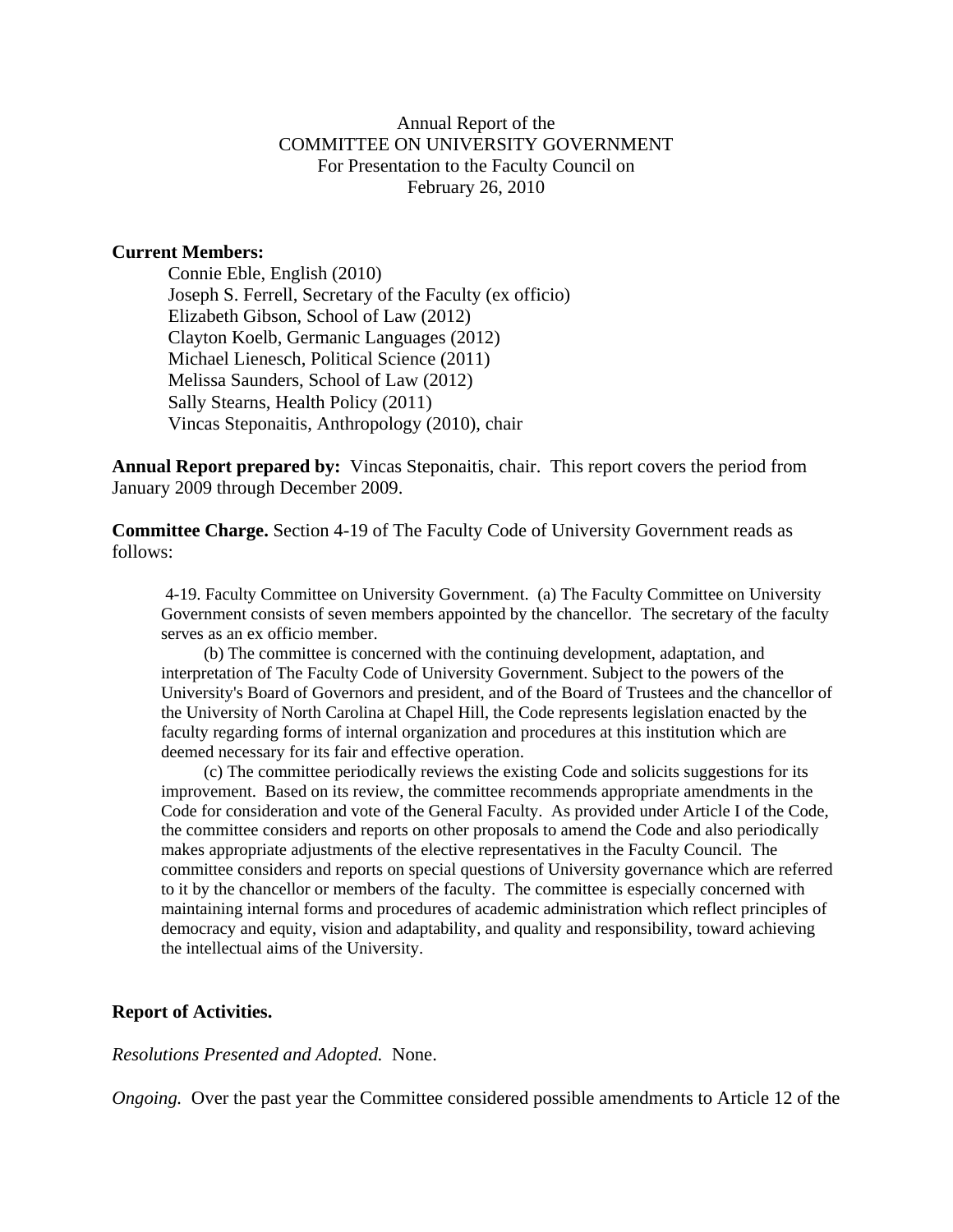Faculty Code in response to concerns about the size and method of appointment of the Administrative Board of the Library. The Committee also discussed proposals to give retired UNC faculty opportunities for greater involvement in faculty governance.

### **New Business.**

*Resolutions Presented.* The committee presents today the following resolution:

# **Resolution 2010-1. On Amending the Faculty Code of University Government to Change the Composition of the Administrative Board of the Library.**

# **Appendix 1 Report of the Committee on University Government on Resolution 2010-1.**

In 2002, faculty chair Susan Estroff asked the Committee on University Government to conduct a comprehensive review of the Faculty Code, with the goals of improving its internal consistency and updating its provisions to better reflect current practices. From 2003 through 2007, the Committee carried out this charge and proposed a series of amendments that were passed by Faculty Council. During the course of this review, we noted that the Administrative Board of the Library (ABL) was larger by far than any other standing faculty committee, with a much more complex electoral and appointment process than usual. This large size and complex constitution creates difficulties for staffing the ABL, not to mention the logistical difficulties in finding times to meet. Because of the importance of this committee, we were reluctant to propose changes in its composition without first gathering additional information and consulting broadly with the faculty involved. So we decided to set aside this issue and to return to it after the main amendments were passed.

During calendar 2009, the Committee consulted with University Librarian Sarah Michalak, former University Librarian Joe Hewitt, and the current ABL (chaired by Reid Barbour). We also received some input from former members of ABL. All agreed that the ABL could operate effectively with a smaller size, although not everyone agreed on the precise form that a "streamlined" ABL should take. That said, the various suggestions were close enough that our Committee was able to distill them into the proposed amendment presented with this report.

Essentially, the proposed amendment cuts the size of ABL from 22 to 14 members, while maintaining a mix of elected and appointed slots that is similar to the current configuration. The number of electoral divisions is reduced from five to three, by consolidating the currently separate divisions of Humanities and Fine Arts in the College, and by shifting the professional schools' representation from elected to appointed status. In the proposed configuration, the number of representatives in most categories decreases. Proportionally, it slightly increases the representation from the College in comparison to Health Affairs and the professional schools, but at the same time increases representation from "at large" faculty slots which could be used to remedy any perceived gaps. We also note that Health Affairs and most of the professional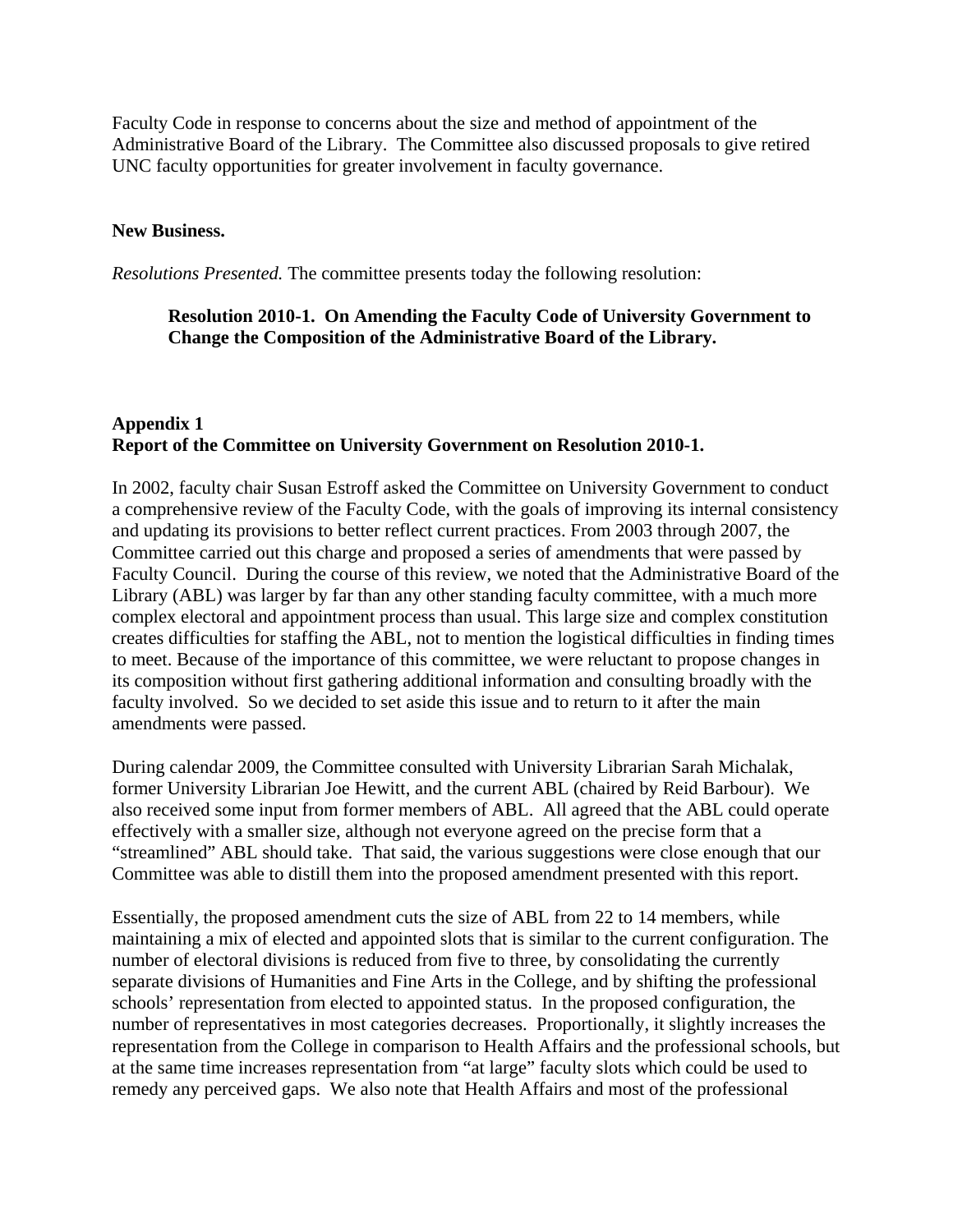schools have their own libraries which do not fall under the purview of ABL. Thus, the slightly reduced representation from these constituencies on ABL does not seem inappropriate.

In their deliberations, the current ABL proposed that the number of student representatives be increased to four, on a board with a total membership of 16. While our Committee recognizes the importance of having student representation on ABL (as did everyone with whom we consulted), our proposal cuts the number of student members from the three to two. This configuration keeps the proportional representation of students the same as now. We note that there currently exists a Student Library Advisory Board (SLAB), with 10 or more student members, whose charge is to advise the University Librarian on student needs and concerns (see http://www.lib.unc.edu/about/slab.html). In light of this, our Committee saw no need to increase the number of students on ABL. Indeed, we strongly suggest that the students appointed to ABL in the future overlap with those who serve on SLAB, so they can also serve as liaisons between the two committees.

After the present resolution was drafted (and as this report was being written), the Committee learned of an imminent change in the Library's administrative structure, in which the Health Sciences Library will soon report directly to the University Librarian rather than the Provost. The implications of this change for the ABL are still unclear. In other words, we still do not know whether the administrative boards of the University Library and Health Sciences Library will ultimately be merged. Despite the uncertainty, the Committee recommends that the present resolution be enacted. If the boards remain separate, then the rationale for this resolution remains unchanged. If the boards eventually merge, then this will require another change in the Code, which in turn will require further consultation and deliberation. Nothing in the present resolution precludes or complicates such future changes if needed.

Attached are two documents: (1) a markup copy of Section 12-1, showing the proposed changes to the present Code presented in the form of a resolution; and (2) a clean copy, presenting the same section as it would read if revised.

Respectfully submitted, Committee on University Government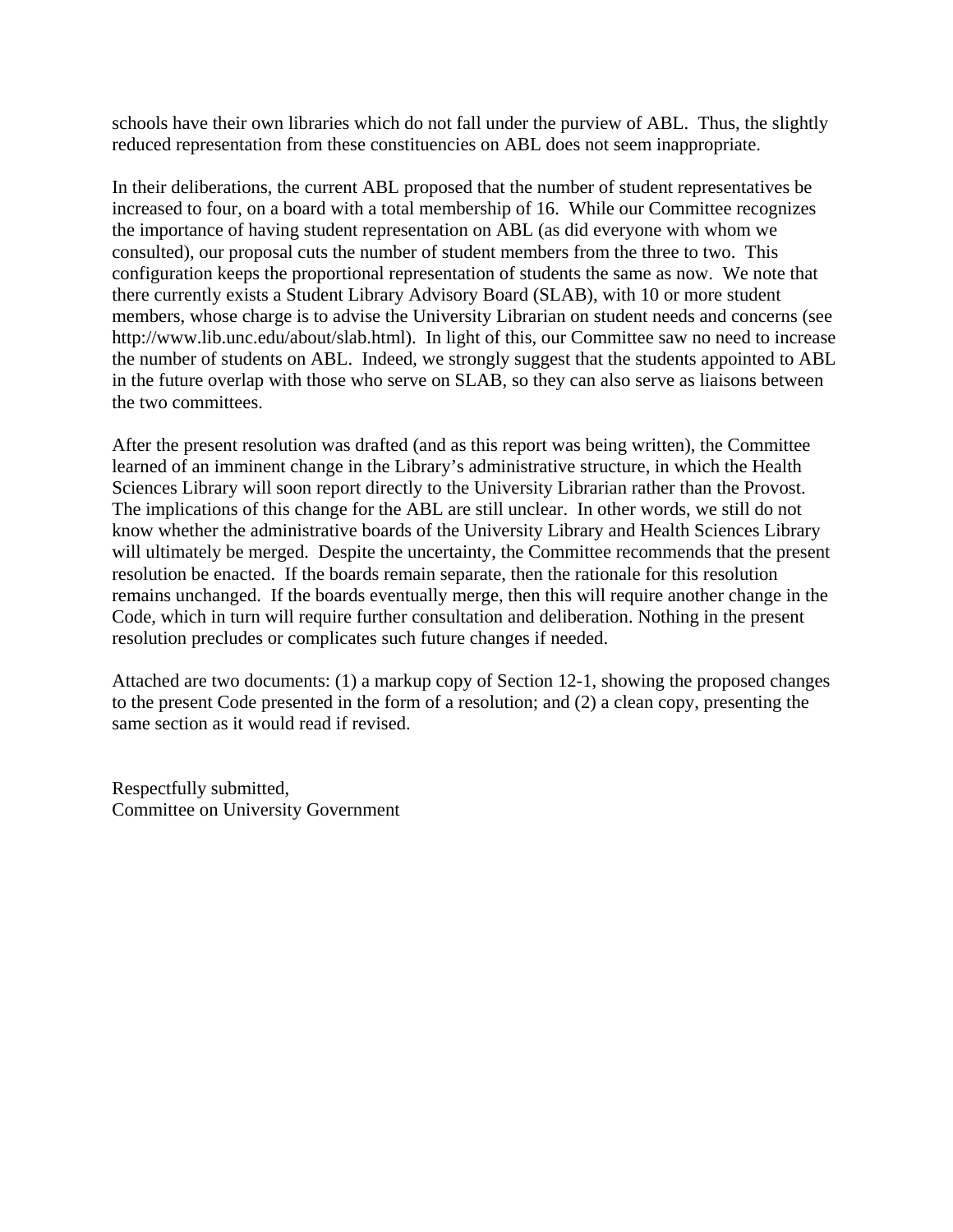# **Resolution 2010-1. On Amending the Faculty Code of University Government to Change the Composition of the Administrative Board of the Library.**

The General Faculty enacts:

Section 12-1 of the Faculty Code of University Government is amended as follows:

# "**§ 12-1. Administrative Board of the Library; composition.**

"(a) There is an Administrative Board of the Library composed of twenty-two fourteen members. Fourteen Seven members are elected by and from the following electoral divisions:

- 1. The Division of Fine Arts of the College of Arts and Sciences one member.
- 21. The Divisions of the Humanities and Fine Arts of the College of Arts and Sciences three two members.
- 3 2. The Division of the Social Sciences of the College of Arts and Sciences three two members.
- 4 3. The Division of Natural Sciences and Mathematics of the College of Arts and Sciences — three two members.
- 5. The School of Journalism and Mass Communication, the Kenan-Flagler Business School, the School of Education, the School of Law, the School of Information and Library Science, the School of Social Work, and the School of Government — three members.
- 6 4. The Academic Affairs Libraries one member.

"(b) The chair of the faculty appoints seven six members of the Administrative Board of the Library, as follows:

- 1. One member from the School of Journalism and Mass Communication, the Kenan-Flagler Business School, the School of Education, the School of Law, the School of Information and Library Science, the School of Social Work, and the School of Government.
- 12. two One members from the Division of Health Affairs.
- 2 3. tTwo members from the faculty at large.
- 3 4. oOne undergraduate student, on recommendation of the president of the student body.
- 4 5. two One graduate students, on recommendation of the president of the Graduate and Professional Student Federation.

"(c) The University librarian is a member ex officio."